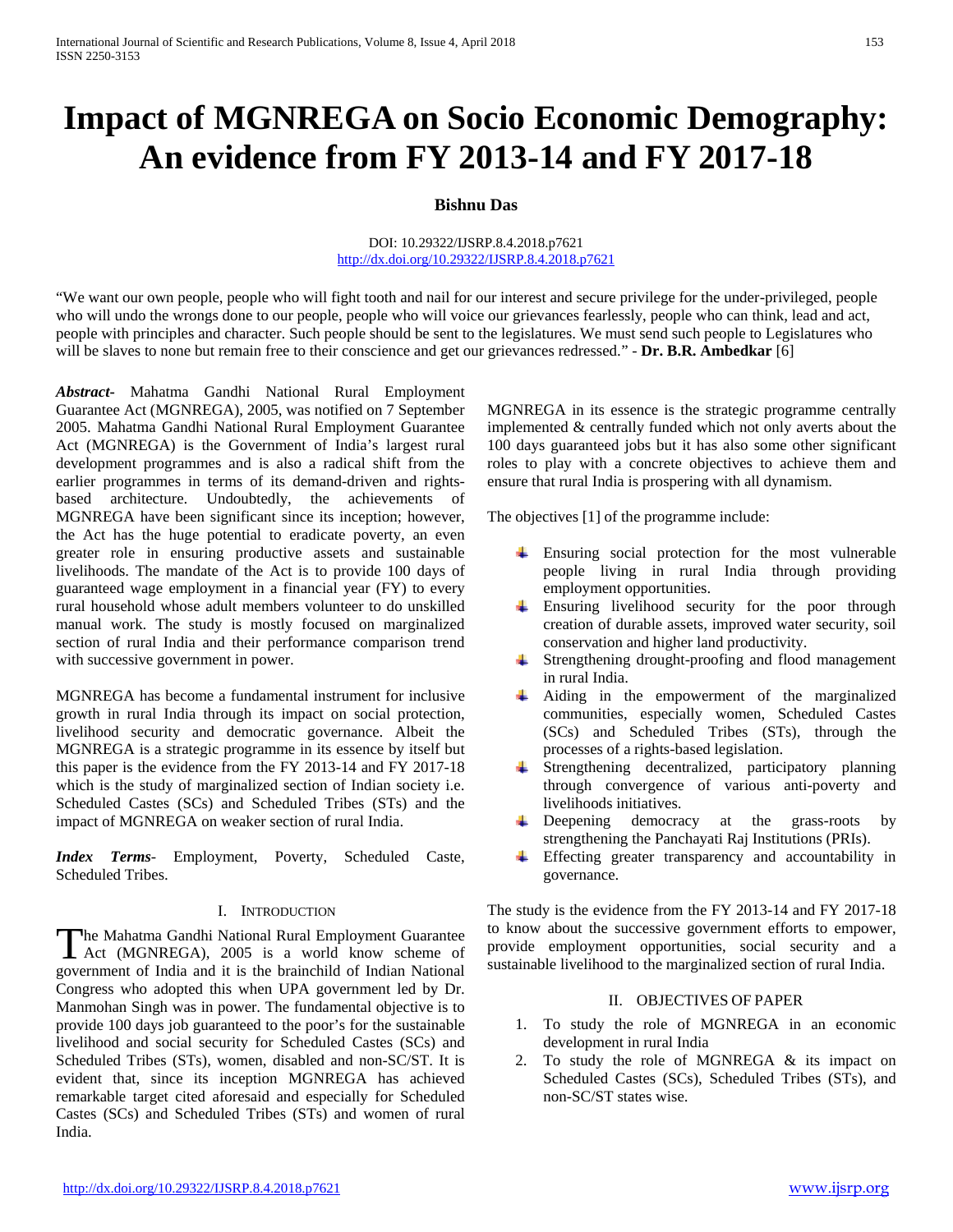3. To study the impact of MGNREGA on marginalized section of rural India with comparing the performance for the FY 2013-14 and FY 2017-18.

### III. RESEARCH METHODOLOGY

The paper is based on secondary data and collected from website of MGNREGA [7] followed by articles, newspapers, government reports, magazines etc. Graphs and tables have been prepared manually using Microsoft Excel that has been used to analyze the data. Data has been cleaned using a tool Rapidminer specialized for data mining as data has been collected from MGNREGA website.

The Selected Socio-Economic Statistics India, 2011, government of India census has been used for the population density of Scheduled Castes (SCs) and Scheduled Tribes (STs).

# The role of MGNREGA in economic development of rural population

As per the government report on "India's Economic Performance in 2017-18" [6] it is evident that GDP growth of over 7% for the third year in succession in 2016-17, the Indian economy is headed for somewhat slower growth, estimated to be 6.5% in 2017-18, as per first Advance Estimates released by CSO. This is slightly lower than the range of 6.5% to 6.75% being currently projected based on recent developments. With Gross Domestic Product (GDP) growth averaging 7.5% between 2014-15 and 2016-17, India can be rated as among the best performing economies in the world on this parameter.

Albeit with aforesaid Gross Domestic Product (GDP) India is still lagging behind to empower & secure the marginalized section of rural India. The economy of India is the sixth-largest in the world measured by nominal GDP and the third largest by purchasing power parity (PPP). The country is classified as a newly industrialized country, and one of the G-20 major economies, with an average growth rate of approximately 7% over the last two decades but one must have to have a cognizance that despite such a good economic condition why marginalized section is still under depression.

India is still an agriculture based developing country and as per the latest census of 2011, India's rural population is 68.84% and urban population is estimated to be 31.16%. After the new NDA government led by Narendra Modi came into power in 2014 with a huge margin today we have envisaged with acute pressure on rural India especially on marginalized section of rural India. MGNREGA is the "de facto" scheme especially for rural India to provide 100 days job guaranteed with an average wage distribution as per the MGNREGA Act but it has been not maintained properly wherein the NDA government has cut the financial allocation under MGNREGA. While the UPA government spent Rs 39, 778.27 Crore and Rs 38, 552.62 Crore on the scheme in 2012-13 and 2013-14, respectively, the spending went down to Rs 36, 033.81 Crore and Rs 34, 226.80 Crore in 2014-15 and 2015-16 respectively. Funds with states have dried up and 14 states, including Andhra Pradesh, have shown a negative balance.

The tribal population of the country, as per 2011 census [4], is 10.43 Crore, constituting 8.6% of the total population. 89.97% of them live in rural areas and 10.03% in urban areas. The decadal population growth of the tribal's from Census 2001 to 2011 has been 23.66% against the 17.69% of the entire population. The Scheduled Castes comprise about 16.6 % population in India. So far there is difference between the performance the UPA government & NDA government with respect to MGNREGA and its impact on marginalized section of rural India.

#### MGNREGA & its impact on marginalized section of rural India

There is a significant evidence of total household reached 100 days limit for the FY 2013-14 and FY 2017-18 while comparing and it has been noted that the number of households reached 100 days limit for the FY 2013-14 and FY 2017-18 is 4444866 and 2209180 respectively as shown in [Fig 1] wherein the number of household reached 100 days limit has been decreased by 2235686 households.

| limit FY 2013-14 | Total households reached 100 day Total households reached 100 day<br>limit FY 2017-18 |
|------------------|---------------------------------------------------------------------------------------|
| 4444866          | 2209180                                                                               |

Fig 1: Total households reached 100 days limit for the FY 2013-14 and FY 2017-18

Along with that there is a significant trend which can be seen across the Indian states and it is evident that FY 2017-18 performances is negative than the FY 2013-14 on total household reached 100 days limit as shown in [Fig 2]. The impact of MGNREGA on total households reached 100 days limit was better for the FY 2013-14 across the Indian states.



Fig 2: Trend analysis across the state for the FY 2013-14 and FY 2017- 18.

The study of total person-days worked (non-SC/ST) FY 2013-14 and total person-days worked (non-SC/ST) FY 2017-18 is having marginal difference wherein total person-days worked (non-SC/ST) FY 2013-14 and total person-days worked (non-SC/ST) FY 2017-18 stood at 1250846811 and 1274495090 respectively as shown in [Fig 3]. The difference between the financial years is 23648279, slight better than FY 2013-14.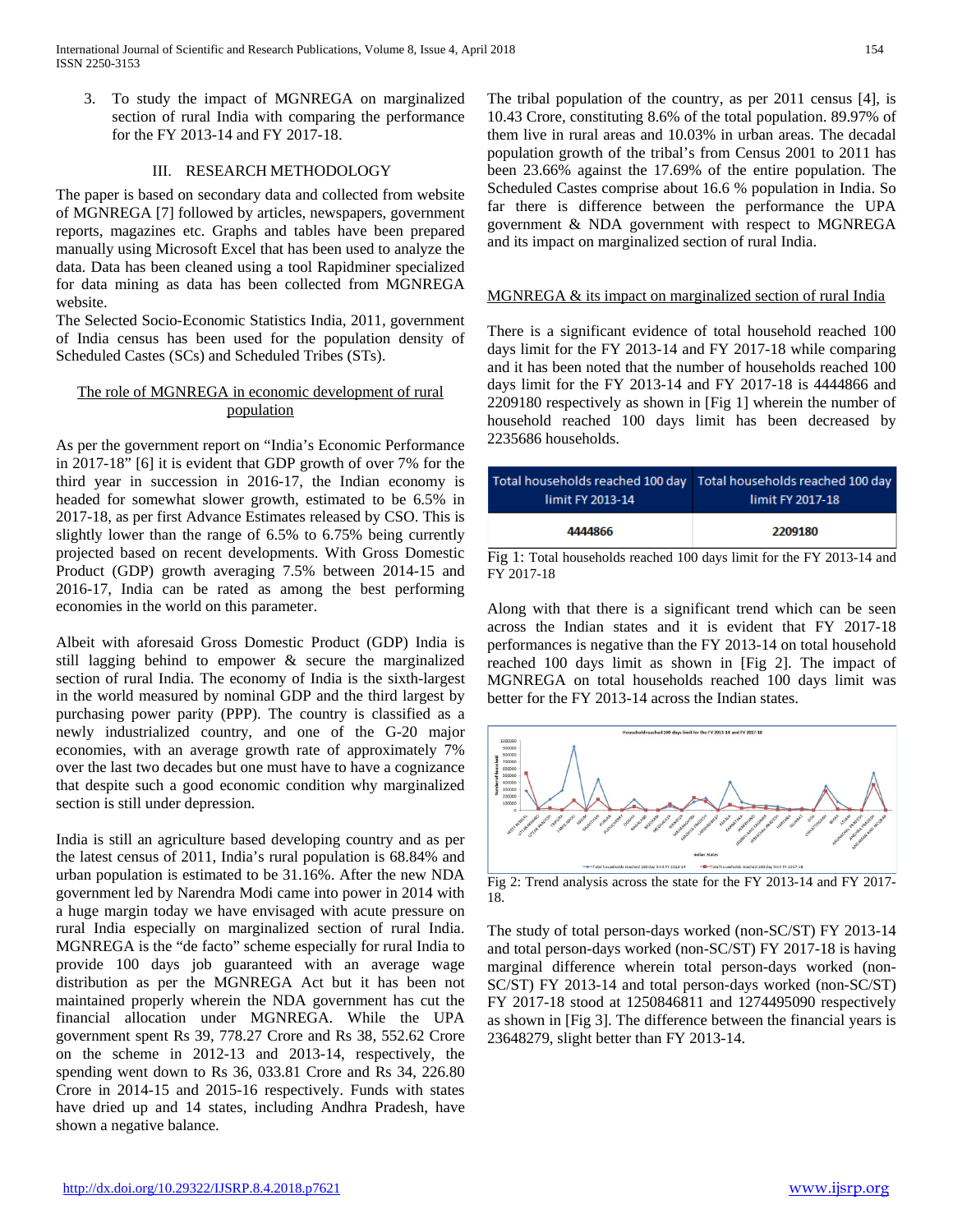| Total person-days worked (non-SC/ST) Total person-days worked (non-SC/ST) |            |
|---------------------------------------------------------------------------|------------|
| FY 2013-14                                                                | FY 2017-18 |
| 1250846811                                                                | 1274495090 |
|                                                                           |            |

Fig 3: Total person-days worked (non-SC/ST) FY 2013-14 and FY 2017-18.

Trend analysis across the Indian state shows that there is a marginal increase in total person days worked (non-SC/ST) in the FY 2017-18 than the FY 2013-14 as shown in [Fig 4]. It is a good sign for non-SC/ST population of rural India that the impact of MGNREGA on non-SC/ST is positive, year on year basis, albeit the case is different for SC/ST population of rural India.



Fig 4: Trend analysis across the state for total person-days worked (non-SC/ST) FY 2013-14 and FY 2017-18.

The total person-days worked by Scheduled Castes (SCs) FY 2013-14 and the FY 2017-18 is showing a negative performance wherein total person days worked by SCs FY 2013-14 and FY 2017-18 stood at 475698481 and 452093511 respectively as shown in [Fig 5]. The difference is 23604970, thereby showing a negative performance for the Scheduled Castes (SCs).

|            | Total person-days worked by SCs Total person-days worked by SCs |
|------------|-----------------------------------------------------------------|
| FY 2013-14 | FY 2017-18                                                      |
| 475698481  | 452093511                                                       |

Fig 5: Total person-days worked by SCs FY 2013-14 and the FY 2017- 18.

Across the Indian states, the performance shows a negative trend for the Scheduled Castes (SCs) population of rural India which is a growing concern in the FY 2017-18 regarding their social security and livelihood albeit the performance was better in the FY 2013-14 as shown in [Fig 6].



Fig 6: Trend analysis across the Indian states, total person days worked by SCs FY 2013-14 and FY 2017-18.

The total person-days worked by Scheduled Tribes (STs) FY 2013-14 and FY 2017-18 is also showing the negative performance wherein the total person-days worked by Scheduled Tribes (STs) FY 2013-14 and FY 2017-18 stood at 361804282 and 345079129 respectively. The difference between both the financial years is not showing the good year for the Scheduled Tribes (STs) population of rural India as shown in [Fig 7].

|            | Total person-days worked by STs Total person-days worked by STs |
|------------|-----------------------------------------------------------------|
| FY 2013-14 | FY 2017-18                                                      |
| 361804282  | 345079129                                                       |

Fig 7: Total person days worked by STs for the FY 2013-14 and FY 2017-18.

The trend analysis across the Indian states is not showing a good performance on Scheduled Tribes (STs) for the FY 2017-18 albeit it was better in the FY 2013-14 as shown in [Fig 8].



Fig 8: Trend analysis across the Indian states for total person days worked by STs for the FY 2013-14 and FY 2017-18.

The total Scheduled Castes (SC) households over 100 day limit FY 2013-14 and FY 2017-18 is showing the number of households decreased in the FY 2017-18 and the performance level is not up to the mark wherein total SCs households over 100 days limit FY 2013-14 & FY 2017-18 stood at 950516 and 465865 respectively as shown in [Fig 9]. The difference between both the financial years is 484651, which is the huge margin and the performance is not good in the FY 2017-18.

| Total SC households over 100 day | Total SC households over 100 day |
|----------------------------------|----------------------------------|
| limit FY 2013-14                 | limit FY 2017-18                 |
| 950516                           | 465865                           |

Fig 9: Total SC households over 100 days limit FY 2013-14 and FY 2017-18.

The trend analysis across the Indian states is showing the bad performance which is the concern in the FY 2017-18 and the livelihood of the SC households are at peril albeit the condition was good in the FY 2013-14 as shown in [Fig 10].